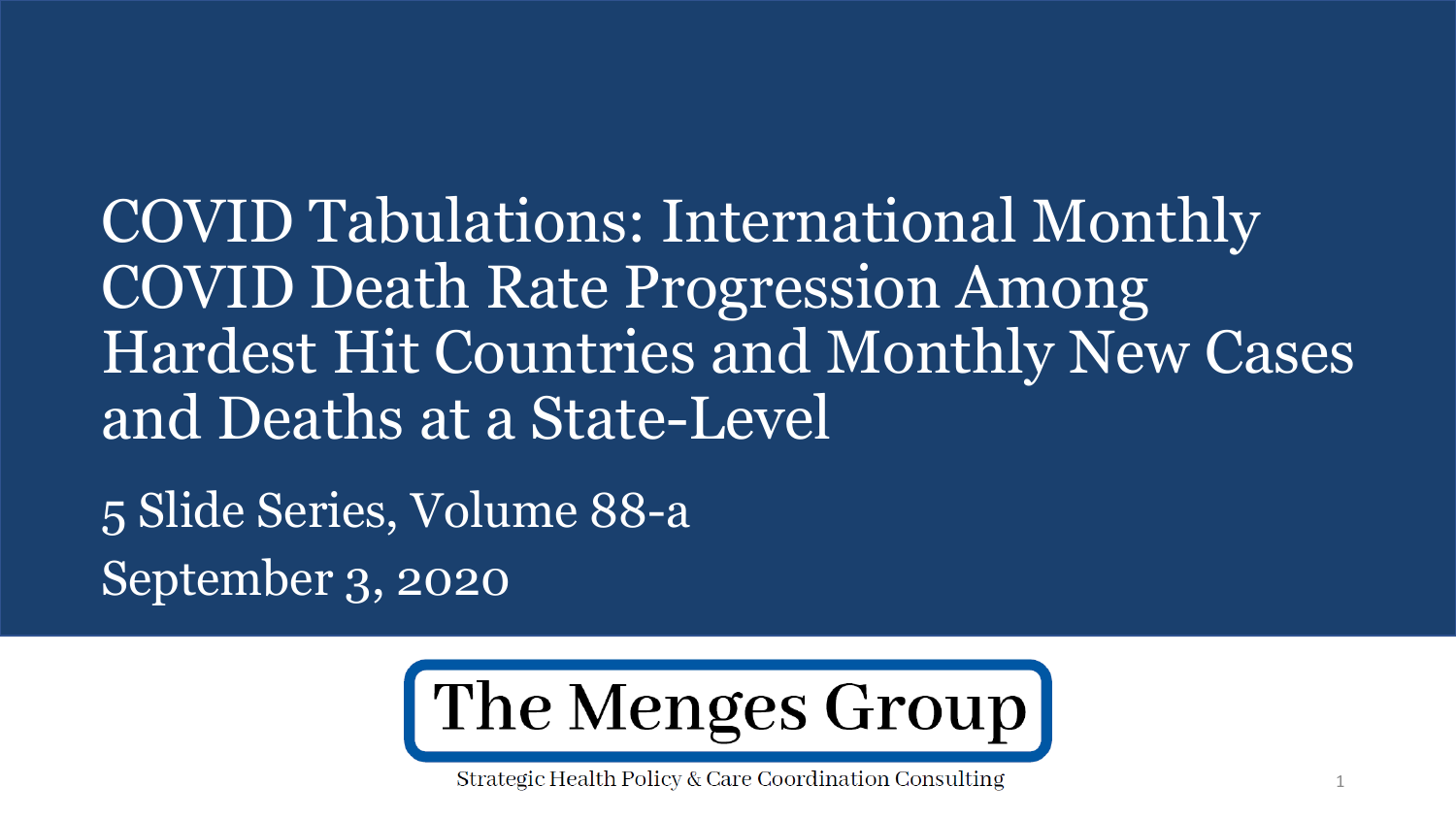# Introduction and Overview

- This edition compares the monthly progression of the COVID-19 death rate in the United States from March through August with the other countries that have been hardest-hit to date by the pandemic.
	- The United States' per capita death rate is *5 times higher* than the worldwide figure.
- We also tabulate new monthly COVID cases and deaths per 100,000 at a state level.
	- The United States reported the highest number of new cases per capita in July, with 574.5 new cases per 100,000. However, the US saw the highest number of new deaths per 100,000 population in April (17.5 new deaths per 100,000).
	- In August, 11 states reported their highest number of new cases per 100,000 population and 18 states reported their highest number of new deaths per 100,000 population.

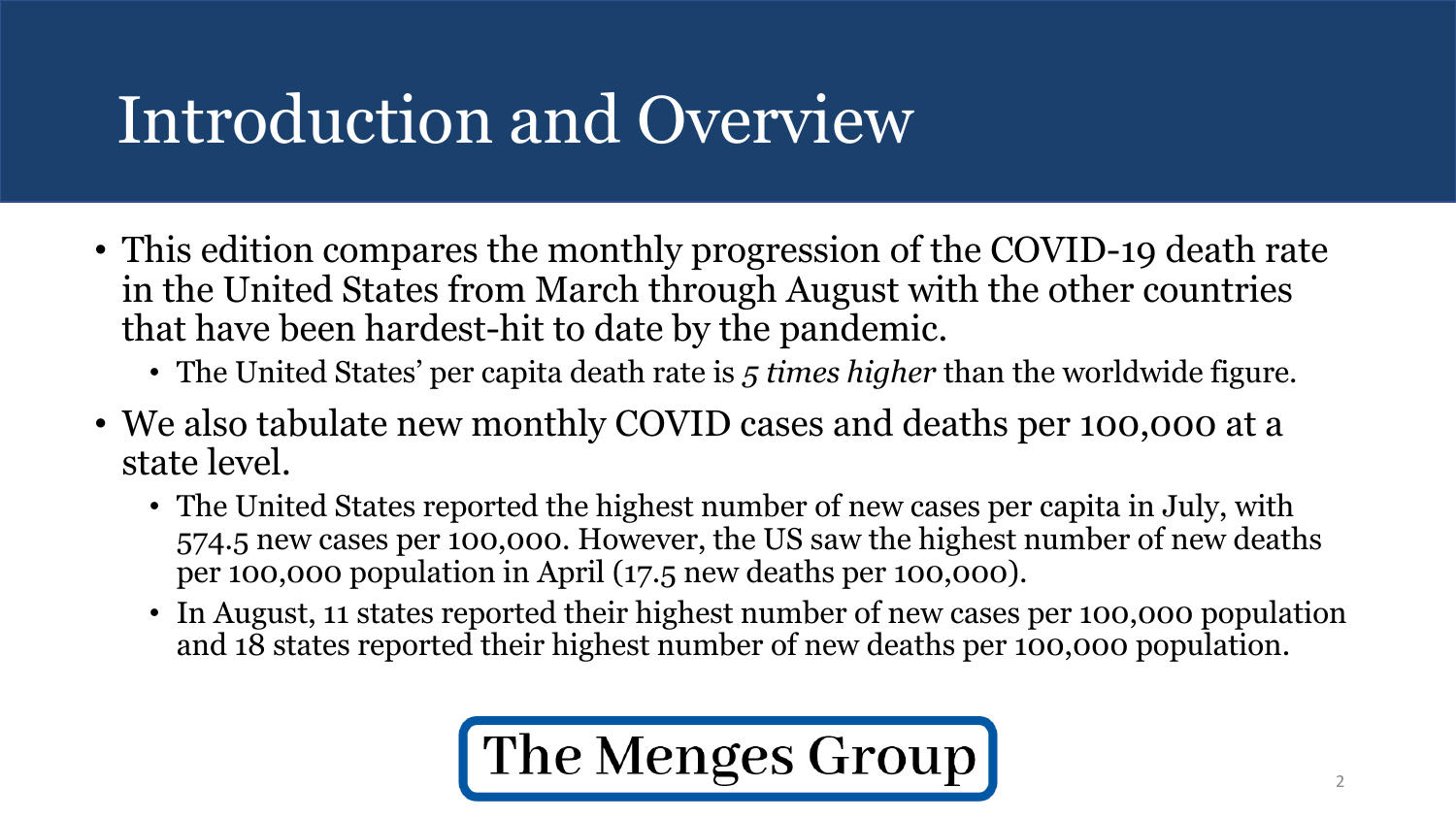### USA Currently Has World's 9th Highest COVID Death Rate Per 100,000 Population

|                                                       | <b>Country</b>   | <b>Population</b> | <b>Square Mile</b> | <b>Rank Among These 10 Cumulative COVID</b><br>Population Per   Countries, Population<br>per Square Mile | August 31 | <b>Cumulative Deaths Per</b><br>Deaths as of 100,000 Population as of Deaths per 100,000<br>August 31 | Rank, COVID<br><b>Population</b> |
|-------------------------------------------------------|------------------|-------------------|--------------------|----------------------------------------------------------------------------------------------------------|-----------|-------------------------------------------------------------------------------------------------------|----------------------------------|
|                                                       | Peru             | 31,989,343        | 64                 |                                                                                                          | 28,788    | 90.0                                                                                                  |                                  |
| Table shows the<br>ten hardest hit<br>countries based | Belgium          | 11,421,614        | 969                |                                                                                                          | 9,895     | 86.6                                                                                                  |                                  |
|                                                       | United Kingdom   | 66,487,146        | 710                |                                                                                                          | 41,589    | 62.6                                                                                                  |                                  |
|                                                       | Spain            | 46,721,365        | 239                |                                                                                                          | 29,094    | 62.3                                                                                                  |                                  |
|                                                       | Chile            | 18,728,536        | 64                 |                                                                                                          | 11,289    | 60.3                                                                                                  |                                  |
| on COVID death                                        | Italy            | 60,433,064        | 519                |                                                                                                          | 35,483    | 58.7                                                                                                  |                                  |
| rate.                                                 | Brazil           | 209,482,186       | 63                 |                                                                                                          | 121,381   | 57.9                                                                                                  |                                  |
|                                                       | Sweden           | 10,182,592        | 59                 | q                                                                                                        | 5,808     | 57.0                                                                                                  | ጸ                                |
|                                                       | <b>USA</b>       | 327,162,105       | 9                  | 10 <sub>1</sub>                                                                                          | 183,597   | 56.1                                                                                                  |                                  |
|                                                       | Mexico           | 126,181,340       | 166                |                                                                                                          | 64,414    | 51.0                                                                                                  | 10                               |
|                                                       | <b>Worldwide</b> | 7,809,000,000     | 40                 |                                                                                                          | 854,424   | 10.9                                                                                                  |                                  |

ne USA's current per capita COVID death rate is *5 times higher* than the worldwide figure.

- All other countries on this Top 10 list have much higher population density than the USA.
- Our analyses have repeatedly found a strong correlation between population density and COVID death rates.
- We recognize that overall population per square mile is a crude population density measure (for example 40% of the US population reside in coastal counties that comprise only 10% of the country's land area). Nonetheless, the above density data suggest the USA has done a far poorer job of mitigating the pandemic than most other hard-hit countries.

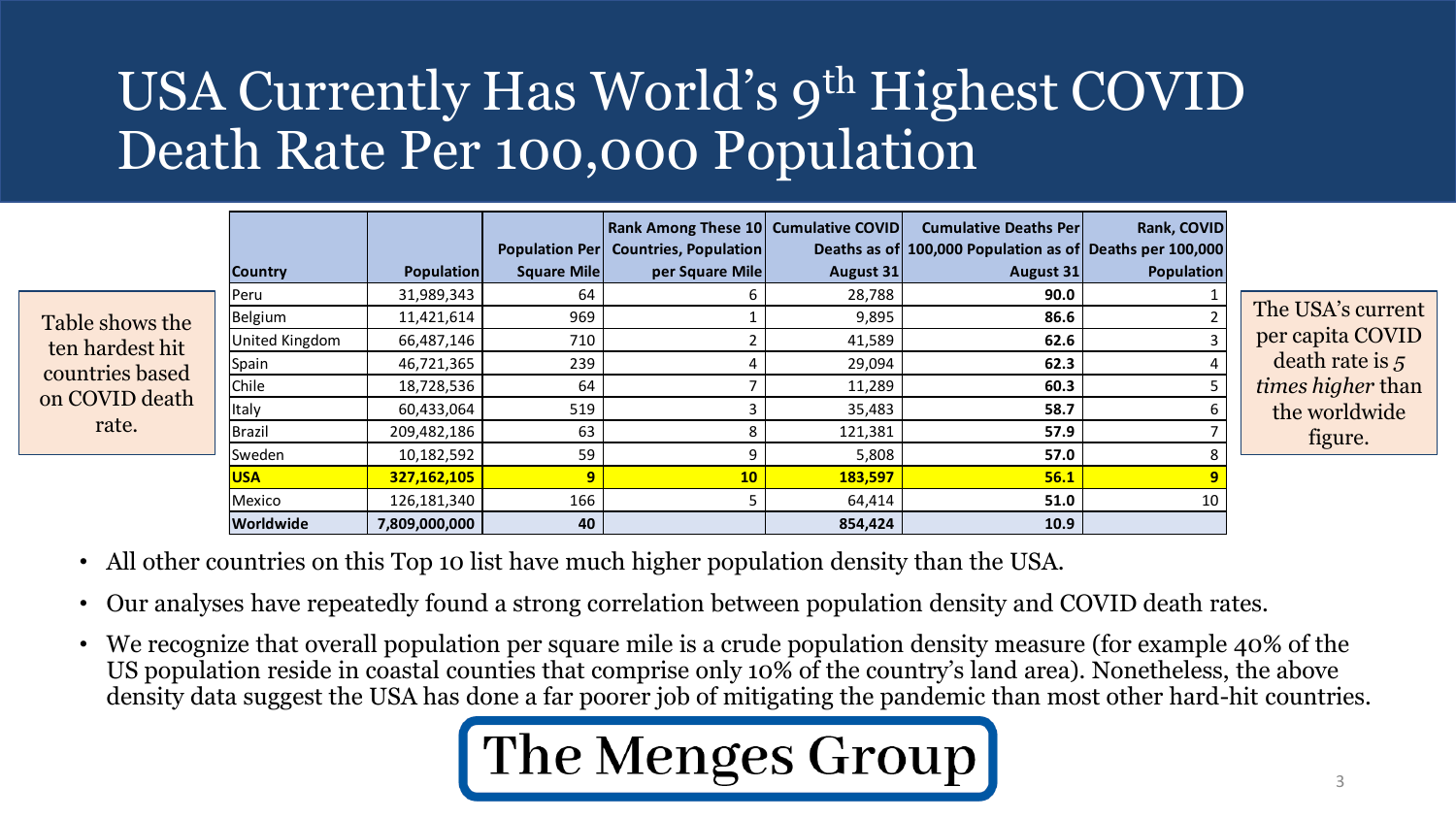### Monthly COVID Death Rates in 10 Hardest-Hit Countries

#### **COVID Deaths Per 100,000 Population by Month**

|                       |              |              |             |             |             |               | <b>Cumulative Deaths</b><br>Per 100,000<br><b>Population as of</b> |
|-----------------------|--------------|--------------|-------------|-------------|-------------|---------------|--------------------------------------------------------------------|
| <b>Country</b>        | <b>March</b> | <b>April</b> | <b>May</b>  | <b>June</b> | <b>July</b> | <b>August</b> | <b>August 31</b>                                                   |
| Peru                  | 0.2          | 8.1          | 21.9        | 24.9        | 17.8        | 17.1          | 90.0                                                               |
| Belgium               | 6.2          | 60.3         | 16.4        | 2.5         | 0.8         | 0.5           | 86.6                                                               |
| <b>United Kingdom</b> | 3.7          | 36.4         | 16.2        | 4.4         | 1.2         | 0.6           | 62.6                                                               |
| Spain                 | 17.5         | 35.0         | 5.5         | 2.6         | 0.2         | 1.4           | 62.3                                                               |
| Chile                 | 0.0          | 1.1          | 4.2         | 24.4        | 20.3        | 10.2          | 60.3                                                               |
| Italy                 | 20.5         | 25.7         | 9.0         | 2.2         | 0.6         | 0.6           | 58.7                                                               |
| <b>Brazil</b>         | 0.1          | 2.5          | 11.2        | 14.1        | 15.7        | 14.4          | 57.9                                                               |
| Sweden                | 3.3          | 25.0         | 17.3        | 8.5         | 2.5         | 0.5           | 57.0                                                               |
| <b>USA</b>            | 1.2          | <b>17.8</b>  | <b>13.0</b> | 7.1         | 8.0         | 9.0           | 56.1                                                               |
| Mexico                | 0.0          | 1.4          | 6.4         | 13.7        | 15.0        | 14.6          | 51.0                                                               |
| <b>Worldwide</b>      | 0.5          | 2.5          | 1.9         | 1.8         | 2.1         | 2.2           | 10.9                                                               |

- Several of the hardest hit countries have achieved dramatic reductions in COVID deaths during the past few months. The August death rate per 100,000 persons in Belgium, the United Kingdom, Spain, Italy, and Sweden were near or below 1.0.
- Conversely, the USA is in a group of countries (including Peru, Chile, Brazil and Mexico) that have continued to experience a very high rate of deaths each of the past three months.
- The USA is the only one of these ten hardhit countries whose COVID death rate increased from June-July and then increased again from July-August.

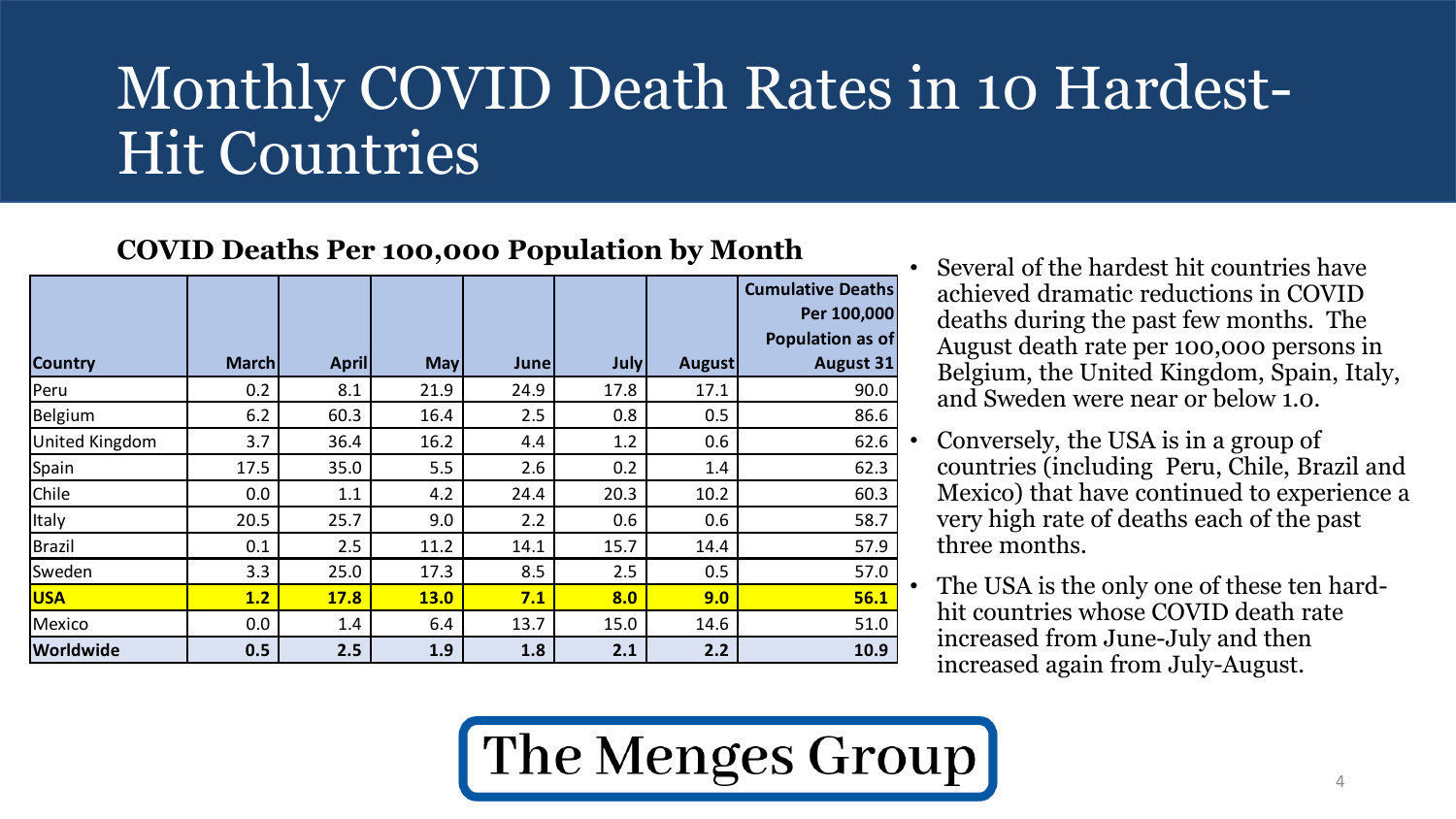### State-Level Monthly New Cases and Deaths per 100,000 Population (Table 1 of 3, Alabama through Kansas)

|                      |              |              | Monthly New Cases per 100,000 Population |      |             |               | Monthly New Deaths per 100,000 Population |              |             |      |      |               |  |
|----------------------|--------------|--------------|------------------------------------------|------|-------------|---------------|-------------------------------------------|--------------|-------------|------|------|---------------|--|
|                      |              |              |                                          |      |             |               |                                           |              |             |      |      |               |  |
| <b>State</b>         | <b>March</b> | <b>April</b> | <b>May</b>                               | June | <b>July</b> | <b>August</b> | <b>March</b>                              | <b>April</b> | <b>May</b>  | June | July | <b>August</b> |  |
| Alabama              | 20           | 124          | 222                                      | 410  | 1,013       | 782           | 0.3                                       | 5.3          | 7.3         | 6.5  | 12.8 | 12.3          |  |
| Alaska               | 18           | 30           | 16                                       | 91   | 348         | 328           | 0.3                                       | 0.7          | 0.1         | 0.5  | 1.2  | 1.8           |  |
| Arizona              | 18           | 87           | 169                                      | 817  | 1,301       | 381           | 0.3                                       | 4.1          | 8.1         | 10.2 | 28.2 | 18.4          |  |
| Arkansas             | 19           | 90           | 132                                      | 448  | 720         | 620           | 0.3                                       | 1.8          | 2.4         | 4.5  | 6.1  | 11.4          |  |
| California           | 22           | 106          | 159                                      | 301  | 684         | 532           | 0.5                                       | 4.7          | 5.5         | 4.7  | 7.9  | 9.6           |  |
| Colorado             | 52           | 212          | 194                                      | 110  | 247         | 188           | 1.2                                       | 12.3         | 11.6        | 4.3  | 2.6  | 1.9           |  |
| Connecticut          | 88           | 689          | 407                                      | 121  | 92          | 86            | 1.9                                       | 61.4         | 47.3        | 10.6 | 3.1  | 0.9           |  |
| Delaware             | 33           | 453          | 489                                      | 203  | 340         | 271           | 1.0                                       | 14.6         | 22.0        | 14.7 | 7.8  | 2.1           |  |
| District of Columbia | 70           | 542          | 635                                      | 216  | 255         | 264           | 1.3                                       | 30.5         | 34.3        | 12.0 | 4.8  | 3.1           |  |
| Florida              | 31           | 125          | 105                                      | 448  | 1,480       | 713           | 0.4                                       | 5.5          | 5.5         | 4.9  | 15.5 | 20.2          |  |
| Georgia              | 39           | 201          | 185                                      | 304  | 886         | 781           | 1.2                                       | 9.4          | 8.5         | 7.0  | 8.6  | 17.3          |  |
| Hawaii               | 16           | 27           | $\overline{2}$                           | 18   | 84          | 449           | 0.1                                       | 1.1          | 0.1         | 0.1  | 0.5  | 3.1           |  |
| Idaho                | 29           | 83           | 47                                       | 183  | 824         | 638           | 0.5                                       | 3.0          | 1.1         | 0.6  | 5.7  | 9.6           |  |
| <b>Illinois</b>      | 47           | 370          | 534                                      | 190  | 284         | 450           | 0.8                                       | 17.8         | 24.2        | 13.5 | 4.5  | 4.4           |  |
| Indiana              | 32           | 237          | 257                                      | 168  | 313         | 423           | 0.9                                       | 15.6         | 15.2        | 7.5  | 4.8  | 4.9           |  |
| lowa                 | 16           | 211          | 395                                      | 302  | 494         | 650           | 0.2                                       | 4.9          | <b>11.9</b> | 5.7  | 4.9  | 7.9           |  |
| Kansas               | 15           | 133          | 191                                      | 163  | 463         | 525           | 0.3                                       | 4.2          | 2.7         | 2.2  | 2.8  | 3.2           |  |

Yellow highlighting denotes the month during which each state had its highest number of new COVID cases and deaths per 100,000 population.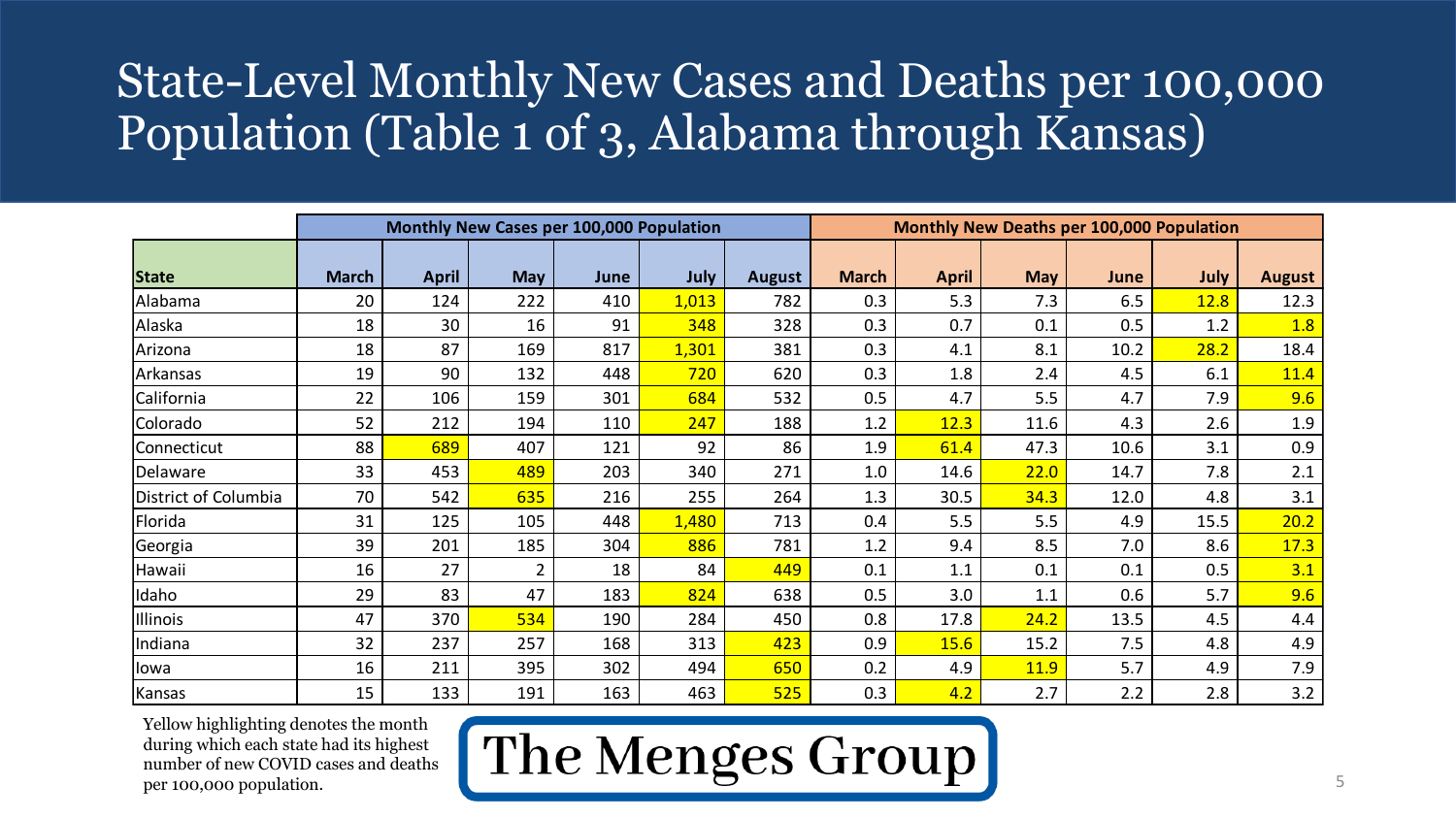#### State-Level Monthly New Cases and Deaths per 100,000 Population (Table 2 of 3, Kentucky through North Carolina)

|                   |              |              | Monthly New Cases per 100,000 Population |      |       |               | <b>Monthly New Deaths per 100,000 Population</b> |              |            |      |      |               |  |
|-------------------|--------------|--------------|------------------------------------------|------|-------|---------------|--------------------------------------------------|--------------|------------|------|------|---------------|--|
| <b>State</b>      | <b>March</b> | <b>April</b> | <b>May</b>                               | June | July  | <b>August</b> | <b>March</b>                                     | <b>April</b> | <b>May</b> | June | July | <b>August</b> |  |
| Kentucky          | 13           | 92           | 117                                      | 134  | 337   | 445           | 0.4                                              | 5.0          | 4.5        | 3.3  | 3.7  | 4.7           |  |
| Louisiana         | 113          | 491          | 258                                      | 391  | 1,252 | 688           | 5.2                                              | 35.8         | 19.1       | 9.2  | 15.7 | 21.5          |  |
| Maine             | 23           | 59           | 92                                       | 69   | 49    | 46            | 0.4                                              | 3.6          | 2.7        | 1.2  | 1.3  | 0.7           |  |
| Maryland          | 27           | 334          | 523                                      | 243  | 343   | 328           | 0.3                                              | 18.5         | 23.0       | 10.9 | 5.0  | 4.3           |  |
| Massachusetts     | 96           | 806          | 504                                      | 173  | 127   | 158           | 1.3                                              | 50.4         | 47.6       | 17.5 | 8.1  | 6.5           |  |
| Michigan          | 76           | 338          | 160                                      | 135  | 199   | 224           | 2.6                                              | 35.3         | 17.1       | 7.1  | 2.6  | 3.0           |  |
| Minnesota         | 11           | 80           | 350                                      | 204  | 322   | 380           | 0.2                                              | 5.9          | 12.5       | 7.6  | 2.9  | 4.0           |  |
| Mississippi       | 31           | 198          | 292                                      | 395  | 1,058 | 813           | 0.7                                              | 8.1          | 15.9       | 11.4 | 19.8 | 27.2          |  |
| Missouri          | 22           | 101          | 93                                       | 144  | 464   | 568           | 0.2                                              | 5.3          | 7.2        | 4.1  | 4.1  | 5.2           |  |
| Montana           | 19           | 24           | 6                                        | 42   | 282   | 324           | 0.5                                              | 1.0          | 0.1        | 0.5  | 3.6  | 4.1           |  |
| Nebraska          | 10           | 214          | 505                                      | 263  | 363   | 417           | 0.2                                              | 3.4          | 5.6        | 5.2  | 3.1  | 3.3           |  |
| Nevada            | 36           | 128          | 116                                      | 323  | 960   | 687           | 0.8                                              | 7.0          | 5.7        | 2.9  | 10.5 | 15.4          |  |
| New Hampshire     | 27           | 131          | 184                                      | 83   | 59    | 51            | 0.2                                              | 5.1          | 12.7       | 9.3  | 3.2  | 1.3           |  |
| New Jersey        | 210          | 1,125        | 471                                      | 147  | 113   | 115           | 3.0                                              | 78.4         | 50.3       | 37.6 | 8.8  | 1.4           |  |
| <b>New Mexico</b> | 15           | 148          | 204                                      | 213  | 403   | 227           | 0.2                                              | 5.6          | 11.1       | 6.7  | 6.9  | 6.5           |  |
| <b>New York</b>   | 383          | 1,167        | 342                                      | 115  | 110   | 98            | 8.0                                              | 108.2        | 38.2       | 11.6 | 3.1  | 2.4           |  |
| North Carolina    | 15           | 86           | 173                                      | 347  | 546   | 435           | 0.1                                              | 3.6          | 5.0        | 4.3  | 5.6  | 7.5           |  |

Yellow highlighting denotes the month during which each state had its highest number of new COVID cases and deaths per 100,000 population.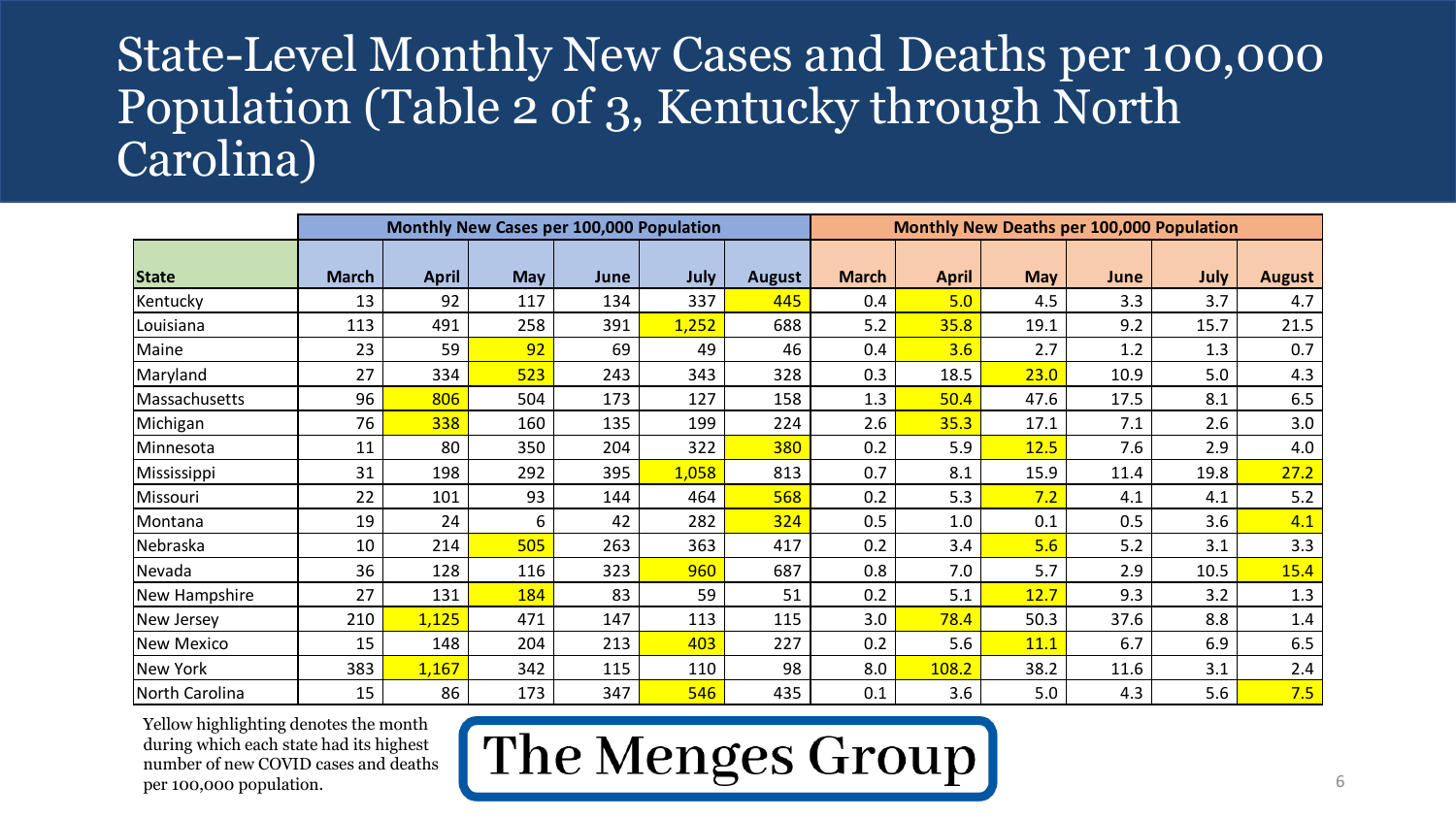#### State-Level Monthly New Cases and Deaths per 100,000 Population (Table 3 of 3, North Dakota through Wyoming, Including the United States)

|                      |              |              | Monthly New Cases per 100,000 Population |      |       |               | Monthly New Deaths per 100,000 Population |              |            |      |      |               |  |
|----------------------|--------------|--------------|------------------------------------------|------|-------|---------------|-------------------------------------------|--------------|------------|------|------|---------------|--|
| <b>State</b>         | <b>March</b> | <b>April</b> | <b>May</b>                               | June | July  | <b>August</b> | <b>March</b>                              | <b>April</b> | <b>May</b> | June | July | <b>August</b> |  |
| North Dakota         | 17           | 123          | 199                                      | 132  | 379   | 702           | 0.4                                       | 2.1          | 5.9        | 3.1  | 2.5  | 5.2           |  |
| Ohio                 | 19           | 135          | 150                                      | 139  | 337   | 274           | 0.5                                       | 7.9          | 10.1       | 6.1  | 5.4  | 5.6           |  |
| Oklahoma             | 14           | 77           | 73                                       | 183  | 574   | 563           | 0.6                                       | 5.0          | 2.8        | 1.3  | 3.9  | 6.5           |  |
| Oregon               | 16           | 43           | 41                                       | 106  | 233   | 195           | 0.4                                       | 2.0          | 1.2        | 1.4  | 2.7  | 3.4           |  |
| Pennsylvania         | 39           | 338          | 219                                      | 117  | 200   | 172           | 0.6                                       | 19.6         | 23.2       | 8.9  | 4.4  | 3.8           |  |
| Rhode Island         | 46           | 768          | 595                                      | 178  | 209   | 276           | 0.8                                       | 24.4         | 42.7       | 21.9 | 5.4  | 3.9           |  |
| South Carolina       | 21           | 97           | 112                                      | 477  | 1,022 | 582           | 0.4                                       | 4.3          | 4.9        | 4.8  | 18.9 | 19.6          |  |
| South Dakota         | 12           | 265          | 287                                      | 200  | 226   | 536           | 0.1                                       | 1.8          | 5.1        | 3.3  | 4.4  | 4.2           |  |
| Tennessee            | 30           | 124          | 180                                      | 293  | 883   | 716           | 0.2                                       | 2.7          | 2.3        | 3.5  | 6.6  | 10.0          |  |
| Texas                | 12           | 88           | 124                                      | 351  | 953   | 680           | 0.2                                       | 2.7          | 2.9        | 2.8  | 16.5 | 19.3          |  |
| Utah                 | 28           | 118          | 161                                      | 391  | 558   | 371           | 0.2                                       | 1.3          | 2.1        | 1.8  | 4.2  | 3.2           |  |
| Vermont              | 47           | 92           | 18                                       | 36   | 33    | 34            | 2.1                                       | 5.6          | 1.1        | 0.2  | 0.2  | 0.2           |  |
| Virginia             | 15           | 171          | 337                                      | 213  | 318   | 360           | 0.1                                       | 6.3          | 9.6        | 4.5  | 4.8  | 4.8           |  |
| Washington           | 69           | 125          | 105                                      | 154  | 318   | 249           | 3.0                                       | 7.8          | 4.0        | 2.7  | 4.2  | 4.6           |  |
| <b>West Virginia</b> | 9            | 54           | 49                                       | 50   | 209   | 201           | 0.1                                       | 2.4          | 1.7        | 1.0  | 1.3  | 5.5           |  |
| Wisconsin            | 23           | 97           | 201                                      | 224  | 434   | 407           | 0.4                                       | 5.0          | 4.8        | 3.4  | 2.6  | 3.2           |  |
| Wyoming              | 21           | 76           | 59                                       | 101  | 214   | 193           | $\overline{\phantom{0}}$                  | 1.2          | 1.6        | 0.7  | 1.0  | 1.9           |  |
| <b>United States</b> | 56           | 264          | 217                                      | 256  | 574   | 438           | 1.2                                       | 17.5         | 12.8       | 7.0  | 7.9  | 8.9           |  |

Yellow highlighting denotes the month during which each state had its highest number of new COVID cases and deaths per 100,000 population.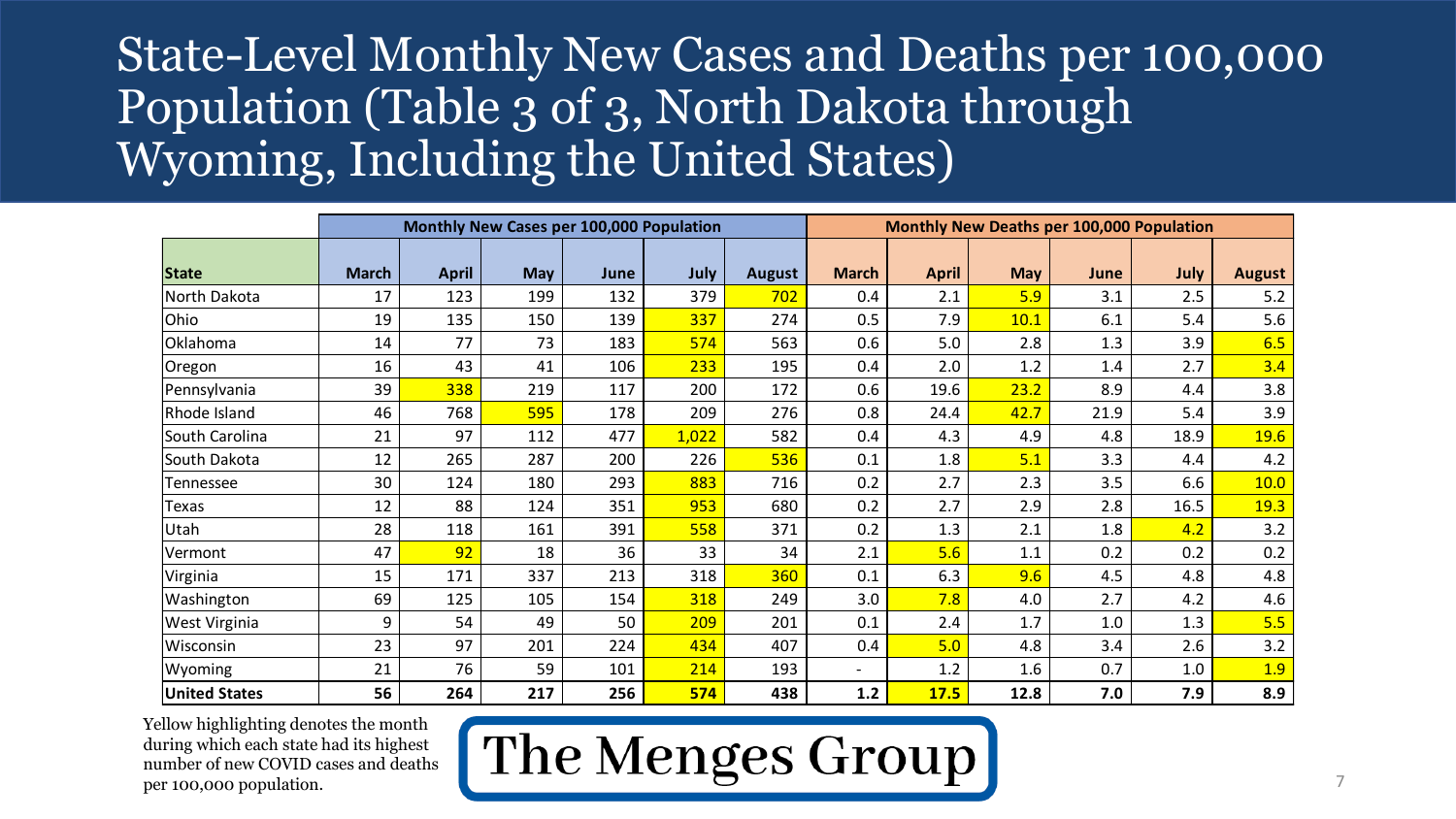### Monthly Rankings, New Cases and Deaths per 100,000 Population (Table 1 of 3, Alabama through Kansas)

|                      |              |              |                | Monthly Ranking, New Cases per 100,000 Population |                |               | Monthly Ranking, New Deaths per 100,000 Population |              |            |             |              |                |  |  |  |
|----------------------|--------------|--------------|----------------|---------------------------------------------------|----------------|---------------|----------------------------------------------------|--------------|------------|-------------|--------------|----------------|--|--|--|
| <b>State</b>         | <b>March</b> | <b>April</b> | <b>May</b>     | <b>June</b>                                       | <b>July</b>    | <b>August</b> | <b>March</b>                                       | <b>April</b> | <b>May</b> | <b>June</b> | <b>July</b>  | <b>August</b>  |  |  |  |
| Alabama              | 31           | 29           | 18             | 5                                                 | 6              | 2             | 34                                                 | 26           | 24         | 20          | 7            | 9              |  |  |  |
| Alaska               | 35           | 49           | 49             | 45                                                | 24             | 31            | 35                                                 | 51           | 49         | 48          | 48           | 46             |  |  |  |
| Arizona              | 36           | 40           | 29             | $\mathbf{1}$                                      | $\overline{2}$ | 26            | 32                                                 | 35           | 23         | 11          | $\mathbf{1}$ | 6              |  |  |  |
| Arkansas             | 33           | 38           | 34             | 4                                                 | 12             | 12            | 36                                                 | 46           | 41         | 28          | 16           | 10             |  |  |  |
| California           | 28           | 32           | 32             | 14                                                | 13             | 17            | 23                                                 | 32           | 29         | 26          | 12           | 12             |  |  |  |
| Colorado             | 9            | 16           | 23             | 42                                                | 36             | 43            | 10                                                 | 14           | 18         | 30          | 42           | 44             |  |  |  |
| Connecticut          | 5            | 5            | 9              | 39                                                | 47             | 48            | 7                                                  | 3            | 3          | 10          | 37           | 49             |  |  |  |
| Delaware             | 16           | 8            | 7              | 23                                                | 26             | 35            | 12                                                 | 13           | 10         | 4           | 13           | 43             |  |  |  |
| District of Columbia | 7            | 6            | $\mathbf 1$    | 19                                                | 35             | 36            | 9                                                  | 7            | 6          | 6           | 24           | 39             |  |  |  |
| Florida              | 19           | 26           | 40             | 3                                                 | $\mathbf 1$    | 5             | 28                                                 | 24           | 30         | 24          | 6            | $\overline{3}$ |  |  |  |
| Georgia              | 14           | 18           | 25             | 12                                                | 9              | 3             | 11                                                 | 15           | 22         | 18          | 10           | 7              |  |  |  |
| Hawaii               | 39           | 50           | 51             | 51                                                | 48             | 20            | 49                                                 | 49           | 51         | 51          | 50           | 40             |  |  |  |
| Idaho                | 21           | 42           | 46             | 27                                                | 11             | 11            | 20                                                 | 39           | 48         | 47          | 17           | 13             |  |  |  |
| Illinois             | 10           | 9            | $\overline{3}$ | 25                                                | 33             | 19            | 14                                                 | 11           | 7          | 5           | 26           | 27             |  |  |  |
| Indiana              | 17           | 14           | 17             | 30                                                | 32             | 23            | 13                                                 | 12           | 14         | 16          | 23           | 23             |  |  |  |
| lowa                 | 40           | 17           | 10             | 13                                                | 17             | 10            | 39                                                 | 31           | 17         | 22          | 22           | 14             |  |  |  |
| Kansas               | 42           | 23           | 24             | 31                                                | 19             | 18            | 31                                                 | 34           | 40         | 40          | 40           | 37             |  |  |  |

Purple highlighting denotes a state that ranked top 10 in new cases or deaths per 100,000 population within each month.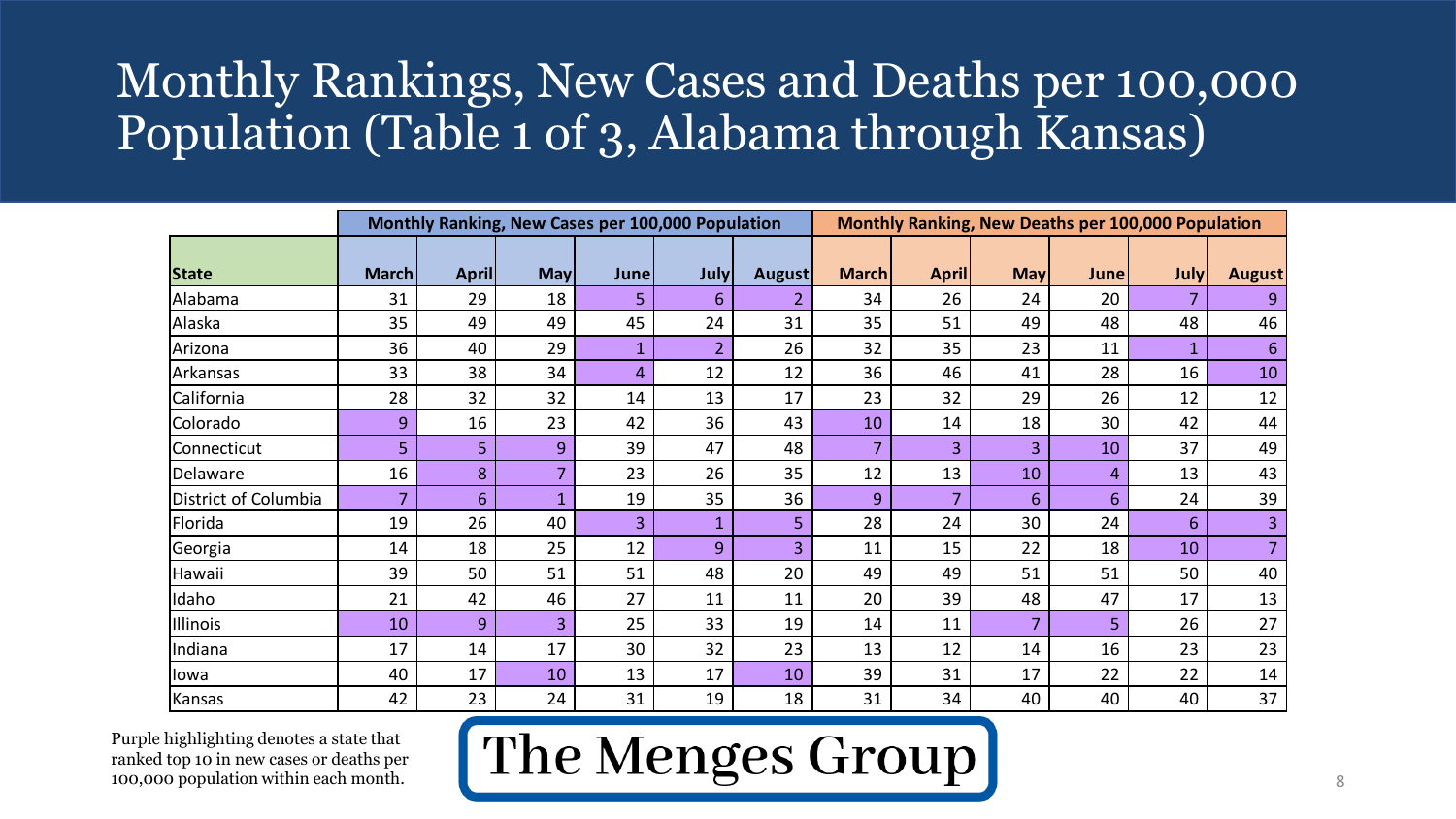#### Monthly Rankings, New Cases and Deaths per 100,000 Population (Table 2 of 3, Kentucky through North Carolina)

|                   |                |                |            | Monthly Ranking, New Cases per 100,000 Population |             |                | Monthly Ranking, New Deaths per 100,000 Population |                |                |             |                |               |  |  |
|-------------------|----------------|----------------|------------|---------------------------------------------------|-------------|----------------|----------------------------------------------------|----------------|----------------|-------------|----------------|---------------|--|--|
|                   |                |                |            |                                                   |             |                |                                                    |                |                |             |                |               |  |  |
| <b>State</b>      | <b>March</b>   | <b>April</b>   | <b>May</b> | <b>June</b>                                       | <b>July</b> | <b>August</b>  | <b>March</b>                                       | <b>April</b>   | <b>May</b>     | <b>June</b> | July           | <b>August</b> |  |  |
| Kentucky          | 46             | 36             | 36         | 37                                                | 27          | 21             | 27                                                 | 30             | 35             | 34          | 33             | 25            |  |  |
| Louisiana         | 3              | 7              | 16         | $\overline{7}$                                    | 3           | $\overline{7}$ | $\overline{2}$                                     | 5              | 11             | 13          | 5              |               |  |  |
| Maine             | 26             | 46             | 42         | 47                                                | 50          | 50             | 30                                                 | 37             | 39             | 44          | 46             | 50            |  |  |
| Maryland          | 23             | 12             | 4          | 17                                                | 25          | 30             | 33                                                 | 10             | 9              | 9           | 21             | 28            |  |  |
| Massachusetts     | 4              | 3              | 6          | 29                                                | 44          | 45             | 8                                                  | $\overline{4}$ | $\overline{2}$ | 3           | 11             | 17            |  |  |
| Michigan          | 6              | 11             | 31         | 36                                                | 43          | 39             | 5                                                  | 6              | 12             | 17          | 44             | 41            |  |  |
| Minnesota         | 49             | 43             | 11         | 22                                                | 29          | 27             | 41                                                 | 21             | 16             | 15          | 39             | 31            |  |  |
| Mississippi       | 18             | 19             | 14         | 6                                                 | 4           |                | 17                                                 | 16             | 13             | 8           | $\overline{2}$ |               |  |  |
| Missouri          | 27             | 33             | 41         | 34                                                | 18          | 14             | 37                                                 | 25             | 25             | 31          | 31             | 22            |  |  |
| Montana           | 34             | 51             | 50         | 49                                                | 34          | 32             | 22                                                 | 50             | 50             | 49          | 34             | 30            |  |  |
| Nebraska          | 50             | 15             | 5          | 16                                                | 23          | 24             | 42                                                 | 38             | 28             | 23          | 38             | 35            |  |  |
| Nevada            | 15             | 25             | 37         | 11                                                | 7           | 8              | 15                                                 | 19             | 27             | 37          | 8              | 8             |  |  |
| New Hampshire     | 24             | 24             | 26         | 46                                                | 49          | 49             | 40                                                 | 27             | 15             | 12          | 35             | 48            |  |  |
| <b>New Jersey</b> | $\overline{2}$ | $\overline{2}$ | 8          | 33                                                | 45          | 46             | 3                                                  | $\overline{2}$ |                |             | 9              | 47            |  |  |
| <b>New Mexico</b> | 41             | 21             | 20         | 21                                                | 21          | 38             | 38                                                 | 22             | 19             | 19          | 14             | 18            |  |  |
| <b>New York</b>   | 1              |                | 12         | 41                                                | 46          | 47             | 1                                                  | $\mathbf{1}$   | 5              | 7           | 36             | 42            |  |  |
| North Carolina    | 44             | 41             | 28         | 10                                                | 16          | 22             | 48                                                 | 36             | 32             | 29          | 18             | 15            |  |  |

Purple highlighting denotes a state that ranked top 10 in new cases or deaths per 100,000 population within each month.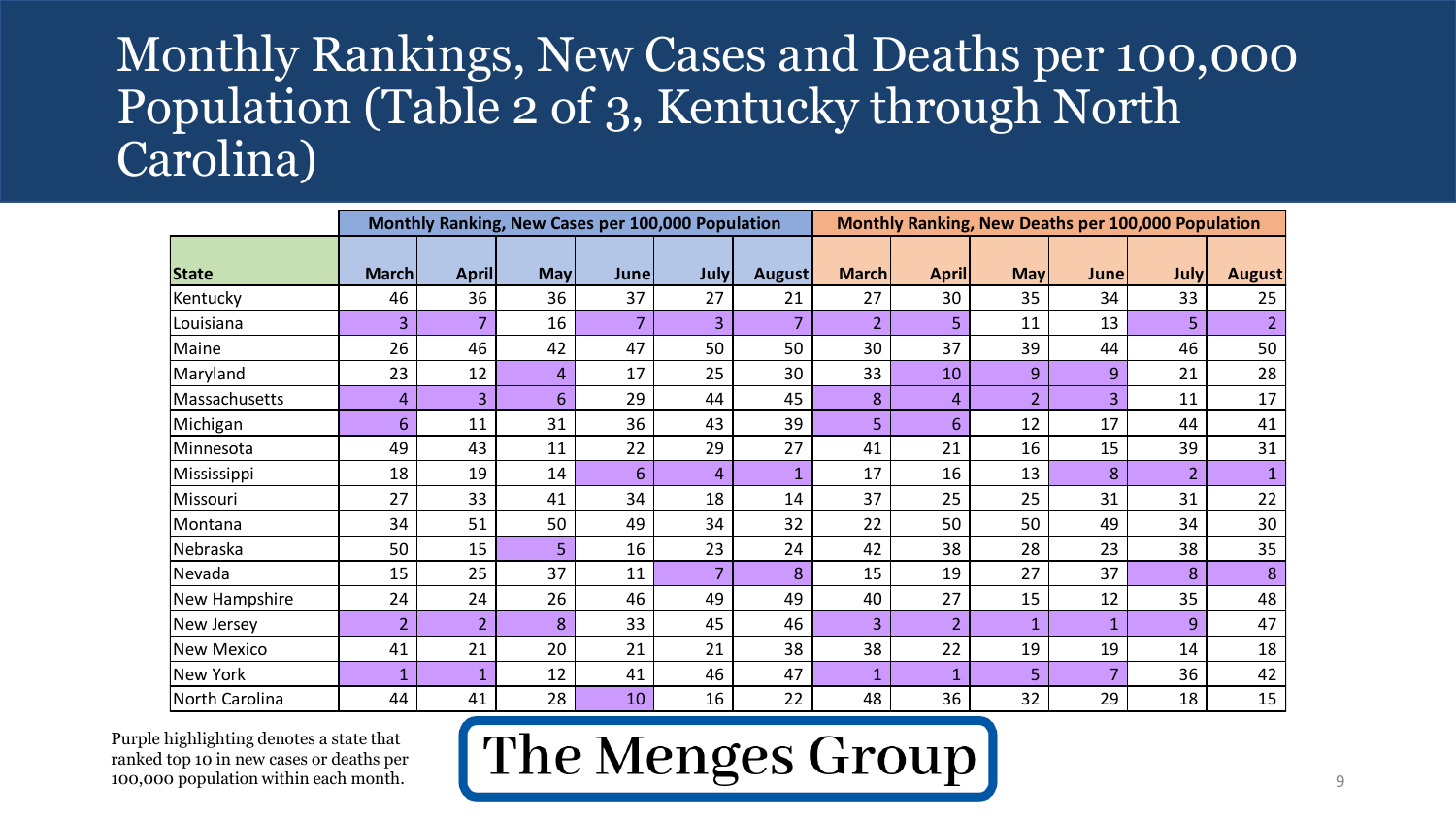#### Monthly Rankings, New Cases and Deaths per 100,000 Population (Table 3 of 3, North Dakota through Wyoming)

|                |              |              |                | Monthly Ranking, New Cases per 100,000 Population |             |               | <b>Monthly Ranking, New Deaths per 100,000 Population</b> |              |            |                |             |                |  |  |
|----------------|--------------|--------------|----------------|---------------------------------------------------|-------------|---------------|-----------------------------------------------------------|--------------|------------|----------------|-------------|----------------|--|--|
| <b>State</b>   | <b>March</b> | <b>April</b> | <b>May</b>     | <b>June</b>                                       | <b>July</b> | <b>August</b> | <b>March</b>                                              | <b>April</b> | <b>May</b> | Junel          | <b>July</b> | <b>August</b>  |  |  |
| North Dakota   | 37           | 30           | 22             | 38                                                | 22          | 6             | 29                                                        | 43           | 26         | 36             | 45          | 21             |  |  |
| Ohio           | 32           | 22           | 33             | 35                                                | 28          | 34            | 21                                                        | 17           | 20         | 21             | 20          | 19             |  |  |
| Oklahoma       | 45           | 44           | 43             | 26                                                | 14          | 15            | 18                                                        | 28           | 38         | 43             | 32          | 16             |  |  |
| Oregon         | 38           | 48           | 47             | 43                                                | 37          | 41            | 26                                                        | 44           | 46         | 42             | 41          | 34             |  |  |
| Pennsylvania   | 13           | 10           | 19             | 40                                                | 42          | 44            | 19                                                        | 9            | 8          | 14             | 27          | 33             |  |  |
| Rhode Island   | 12           | 4            | $\overline{2}$ | 28                                                | 41          | 33            | 16                                                        | 8            | 4          | $\overline{2}$ | 19          | 32             |  |  |
| South Carolina | 29           | 34           | 38             | $\overline{2}$                                    | 5           | 13            | 25                                                        | 33           | 33         | 25             | 3           | $\overline{4}$ |  |  |
| South Dakota   | 48           | 13           | 15             | 24                                                | 38          | 16            | 47                                                        | 45           | 31         | 35             | 28          | 29             |  |  |
| Tennessee      | 20           | 28           | 27             | 15                                                | 10          | 4             | 44                                                        | 40           | 42         | 32             | 15          | 11             |  |  |
| Texas          | 47           | 39           | 35             | 9                                                 | 8           | 9             | 43                                                        | 41           | 37         | 38             | 4           | 5              |  |  |
| Utah           | 22           | 31           | 30             | 8                                                 | 15          | 28            | 45                                                        | 47           | 43         | 41             | 29          | 38             |  |  |
| Vermont        | 11           | 37           | 48             | 50                                                | 51          | 51            | 6                                                         | 23           | 47         | 50             | 51          | 51             |  |  |
| Virginia       | 43           | 20           | 13             | 20                                                | 31          | 29            | 46                                                        | 20           | 21         | 27             | 25          | 24             |  |  |
| Washington     | 8            | 27           | 39             | 32                                                | 30          | 37            | 4                                                         | 18           | 36         | 39             | 30          | 26             |  |  |
| West Virginia  | 51           | 47           | 45             | 48                                                | 40          | 40            | 50                                                        | 42           | 44         | 45             | 47          | 20             |  |  |
| Wisconsin      | 25           | 35           | 21             | 18                                                | 20          | 25            | 24                                                        | 29           | 34         | 33             | 43          | 36             |  |  |
| Wyoming        | 30           | 45           | 44             | 44                                                | 39          | 42            | 51                                                        | 48           | 45         | 46             | 49          | 45             |  |  |

Purple highlighting denotes a state that ranked top 10 in new cases or deaths per 100,000 population within each month.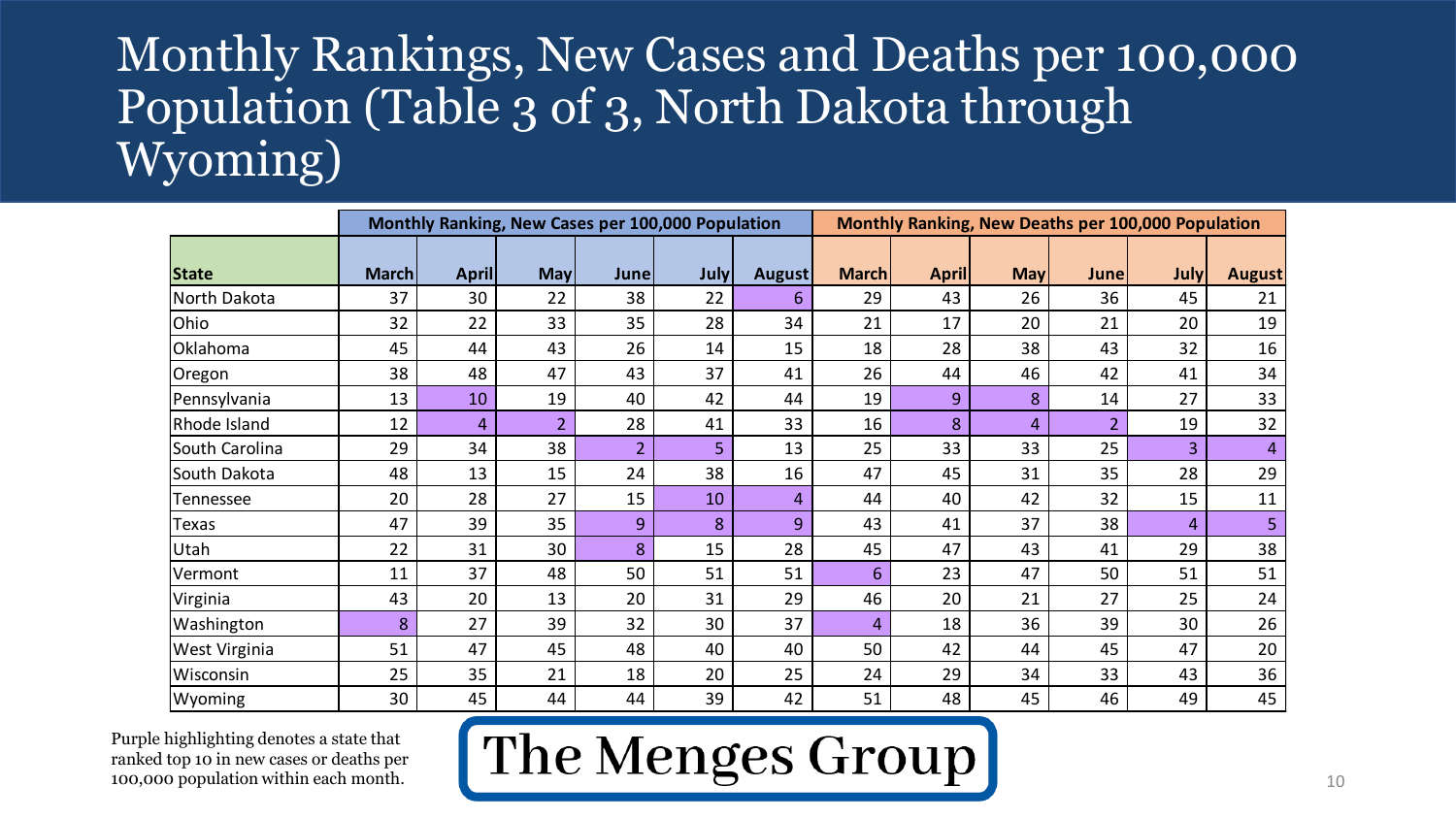## State-Level Findings

- 36 states reported their largest number of monthly new cases per 100,000 population in July or August (25 and 11 states, respectively). The United States also reported its peak in new cases in July, with 574.5 new COVID cases per 100,000.
	- The remaining 14 states and Washington DC reported their highest number of new cases per 100,000 in April or May. No states reported their peak in March or June.
- 21 states reported their highest new COVID-attributed deaths per 100,000 population in July or August (3 and 18 states, respectively).
	- The remaining 29 states and Washington DC reported their highest number of new deaths in April or May. No states reported their peak (to date) during March or June.
- 21 states have remained out of the monthly Top 10 for either new cases or deaths per 100,000 population throughout the course of the pandemic.